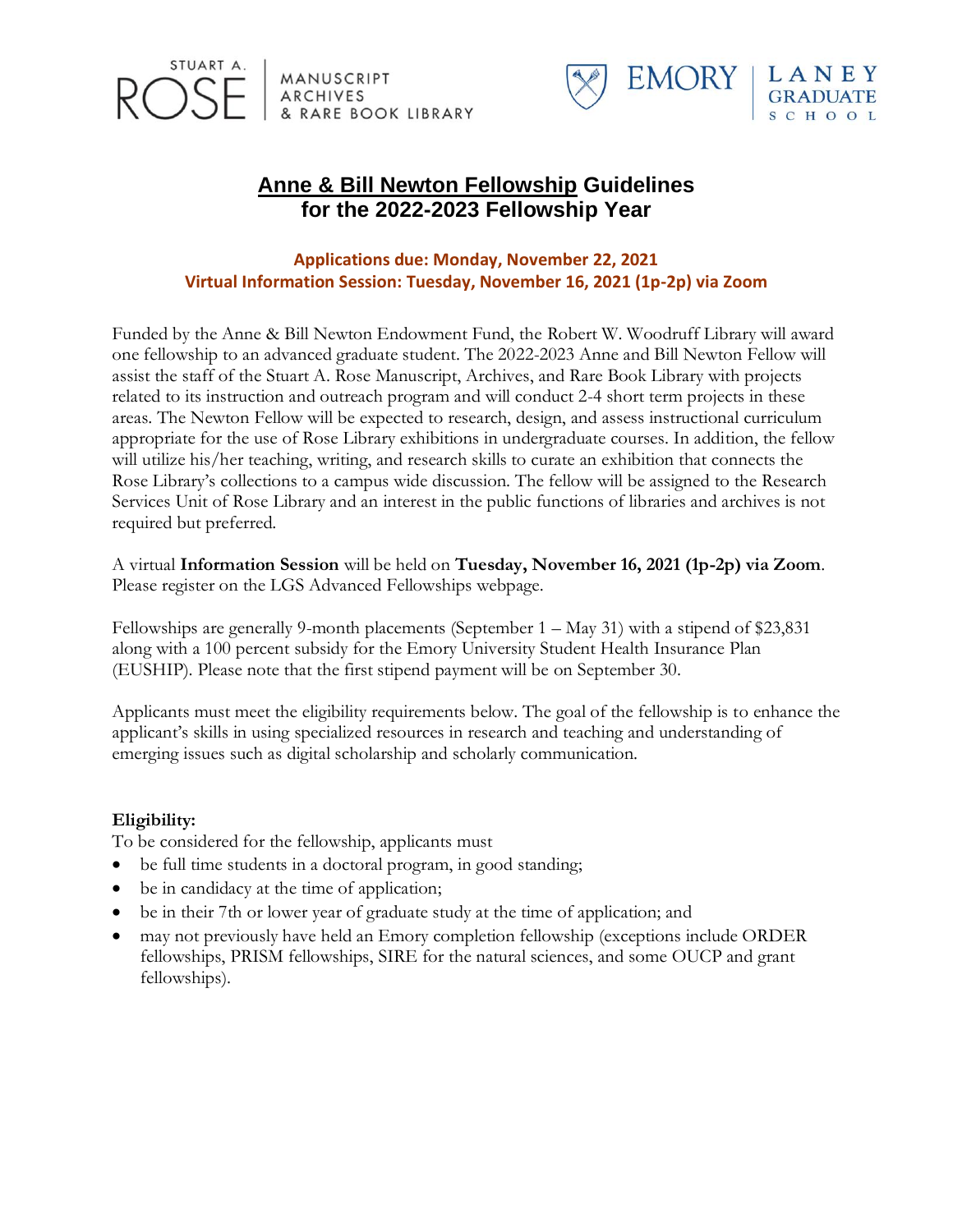### **Application Materials:**

When submitting your application via the ADMIT system, the application must include:

- 1. **CV/Resume** of no more than two pages
- 2. **Statement of Purpose to include:** 
	- **a)** the library placement area(s) of interest and how the library placement area will enhance the applicant's skills in research and teaching, **and**
	- **b)** a brief description of the dissertation research, including progress thus far
- 3. **Application Skills Summary** (see pages 3 and 4 of this document)
- 4. **Letter of Recommendation** from an Emory faculty member, preferably the dissertation director, who is familiar with the applicant and the dissertation. The letter should address the applicant's schedule for completing the dissertation, and assess the likelihood that the applicant would complete by the end of the fellowship year. The ADMIT system will allow you to enter the email address of your recommender and they will receive email notification of your request.

### **ADMIT Submission**

All nominations and applications, including supporting materials, will be uploaded using ADMIT.

- 1. Go to <https://www.applyweb.com/emoryfel/index.ftl> and log in using your regular ADMIT net ID and password –or—set up an account with ADMIT first and then log in.
- 2. Select your fellowship from the drop down box and follow the upload fields. The application will not let you proceed until you upload all the necessary materials.
- 3. If you are applying for multiple fellowships, you must finish one application before you can begin another.

If you have questions about using ADMIT, please contact [LGS.profdev@emory.edu.](mailto:LGS.profdev@emory.edu) You will need to upload the nomination or application items as pdf files.

Submit the application materials described in 1-4 above in the order listed via the ADMIT system no later than **November 22, 2021.** For fellowship questions, contact Khadijah Muhammad, HR Associate at [kmuham3@emory.edu.](mailto:kmuham3@emory.edu)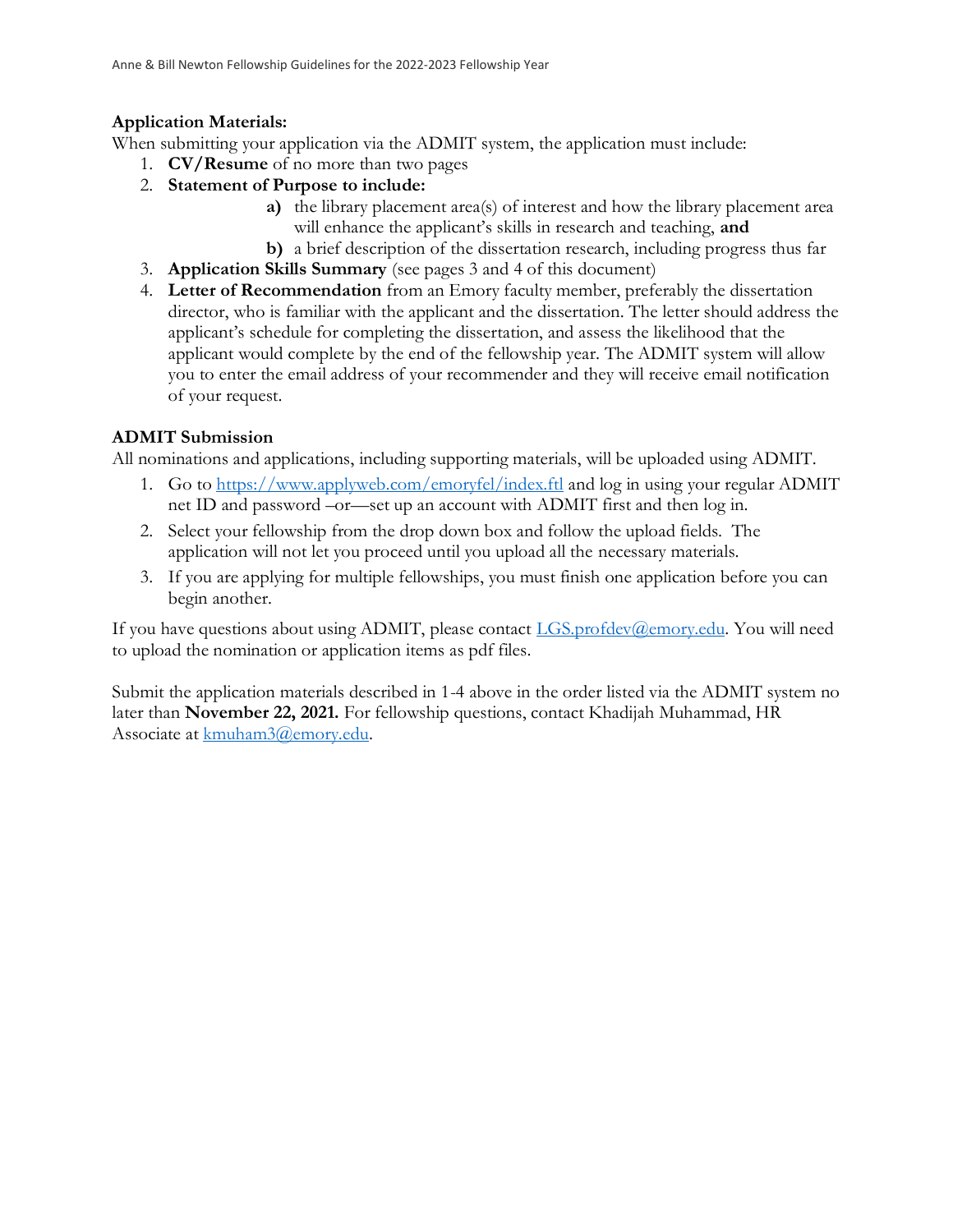#### **Anne & Bill Newton Graduate Fellowship** Application Skills Summary

**Name: Department: Campus Mailing Address: Home Mailing Address: Home Mailing Address:** 

**Home phone: Work phone:**

*If you are applying for more than one placement area, please list the placement areas you are applying for in order of preference***. \_\_\_\_\_\_\_\_\_\_\_\_\_\_\_\_\_\_\_\_\_\_, \_\_\_\_\_\_\_\_\_\_\_\_\_\_\_\_\_\_\_,** 

**\_\_\_\_\_\_\_\_\_\_\_\_\_\_\_\_\_, \_\_\_\_\_\_\_\_\_\_\_\_\_\_\_\_\_\_\_\_\_, \_\_\_\_\_\_\_\_\_\_\_\_\_\_\_\_\_\_\_\_\_ \*\*\*\*\*\*\*\*\*\*\*\*\*\*\*\*\*\*\*\*\*\*\*\*\*\*\*\*\*\*\*\*\*\*\*\*\*\*\*\*\*\*\*\*\*\*\*\*\*\*\*\*\*\*\*\*\*\*\*\*\*\*\*\*\*\*\*\*\*\*\***

**Instructions:** Please complete the following 4 sections and indicate your language, teaching, computing and research skills.

#### **I. Language Skills**

Please list foreign languages you have studies and rate your proficiency level for each.

|        | <b>Reading</b> | <b>Writing</b> | <b>Speaking</b> |
|--------|----------------|----------------|-----------------|
|        |                |                |                 |
| German |                |                |                 |
| French |                |                |                 |
| Other: |                |                |                 |
| Other: |                |                |                 |
| Other: |                |                |                 |

#### **II**. **Teaching**

What course(s) have you taught at Emory?

| Have you taught courses at other universities    | ves | no no |
|--------------------------------------------------|-----|-------|
| If yes, what course(s) did you teach, and where? |     |       |

Have you worked with undergraduates involved in research? Please explain the context of this involvement.

**III. Computing Skills**--Please rate your proficiency in the following areas/applications: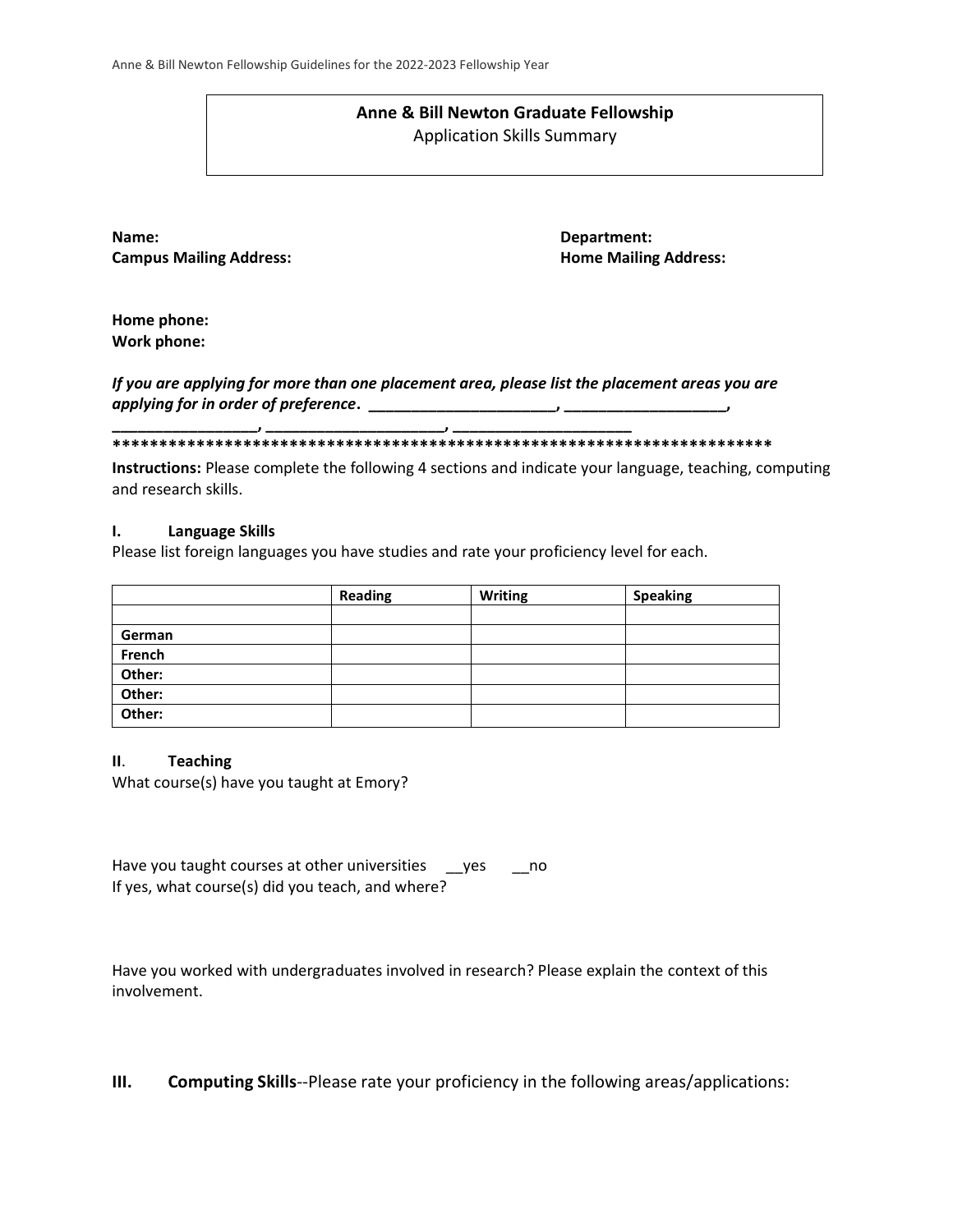| <b>Application</b>                 | <b>Never Used</b> | <b>Beginner</b> | Intermediate | <b>Advanced</b> |
|------------------------------------|-------------------|-----------------|--------------|-----------------|
| <b>Word Processing (Word)</b>      |                   |                 |              |                 |
| Other:                             |                   |                 |              |                 |
| <b>Spreadsheet (Excel)</b>         |                   |                 |              |                 |
| Other:                             |                   |                 |              |                 |
| Database (Access)                  |                   |                 |              |                 |
| Other:                             |                   |                 |              |                 |
| <b>Statistical Packages*</b>       |                   |                 |              |                 |
| <b>SPSS</b>                        |                   |                 |              |                 |
| SAS                                |                   |                 |              |                 |
| Stata                              |                   |                 |              |                 |
| Other:                             |                   |                 |              |                 |
| <b>GIS experience</b>              |                   |                 |              |                 |
| <b>Web Design</b>                  |                   |                 |              |                 |
| Drupal                             |                   |                 |              |                 |
| Wordpress                          |                   |                 |              |                 |
| <b>HTML</b>                        |                   |                 |              |                 |
| XML                                |                   |                 |              |                 |
| Other:                             |                   |                 |              |                 |
| <b>Other relevant applications</b> |                   |                 |              |                 |
| Endnote                            |                   |                 |              |                 |
| Other:                             |                   |                 |              |                 |

**\***For **"Statistical Packages"** that you have used, briefly describe your use for each one on an attached sheet**.**

## **IV. Research Skills**--Please rate your expertise with each of the following:

|                                            | Never used | <b>Beginner</b> | Intermediate | <b>Advanced</b> |
|--------------------------------------------|------------|-----------------|--------------|-----------------|
| Experimental research design               |            |                 |              |                 |
| Focus group research                       |            |                 |              |                 |
| In-depth interviewing                      |            |                 |              |                 |
| Oral history                               |            |                 |              |                 |
| Survey design/analysis                     |            |                 |              |                 |
| Statistical data (e.g. Census data)        |            |                 |              |                 |
| Editing                                    |            |                 |              |                 |
| Digital publishing                         |            |                 |              |                 |
| Project management/operations              |            |                 |              |                 |
| <b>Emory Library collections (indicate</b> |            |                 |              |                 |
| those you have used):                      |            |                 |              |                 |
| Archival collections (print)               |            |                 |              |                 |
| <b>Beck Center Collections</b>             |            |                 |              |                 |
| Quantitative electronic datasets           |            |                 |              |                 |
| (e.g., ICPSR)                              |            |                 |              |                 |
| <b>Digital Archives</b>                    |            |                 |              |                 |
| eJournals                                  |            |                 |              |                 |
| Government Documents (non-US)              |            |                 |              |                 |
| Government Documents (US)                  |            |                 |              |                 |
| Online databases (e.g., MLA,               |            |                 |              |                 |
| GALILEO, Information Gateway)              |            |                 |              |                 |
| Rare Books & Manuscripts                   |            |                 |              |                 |
| Other (specify):                           |            |                 |              |                 |